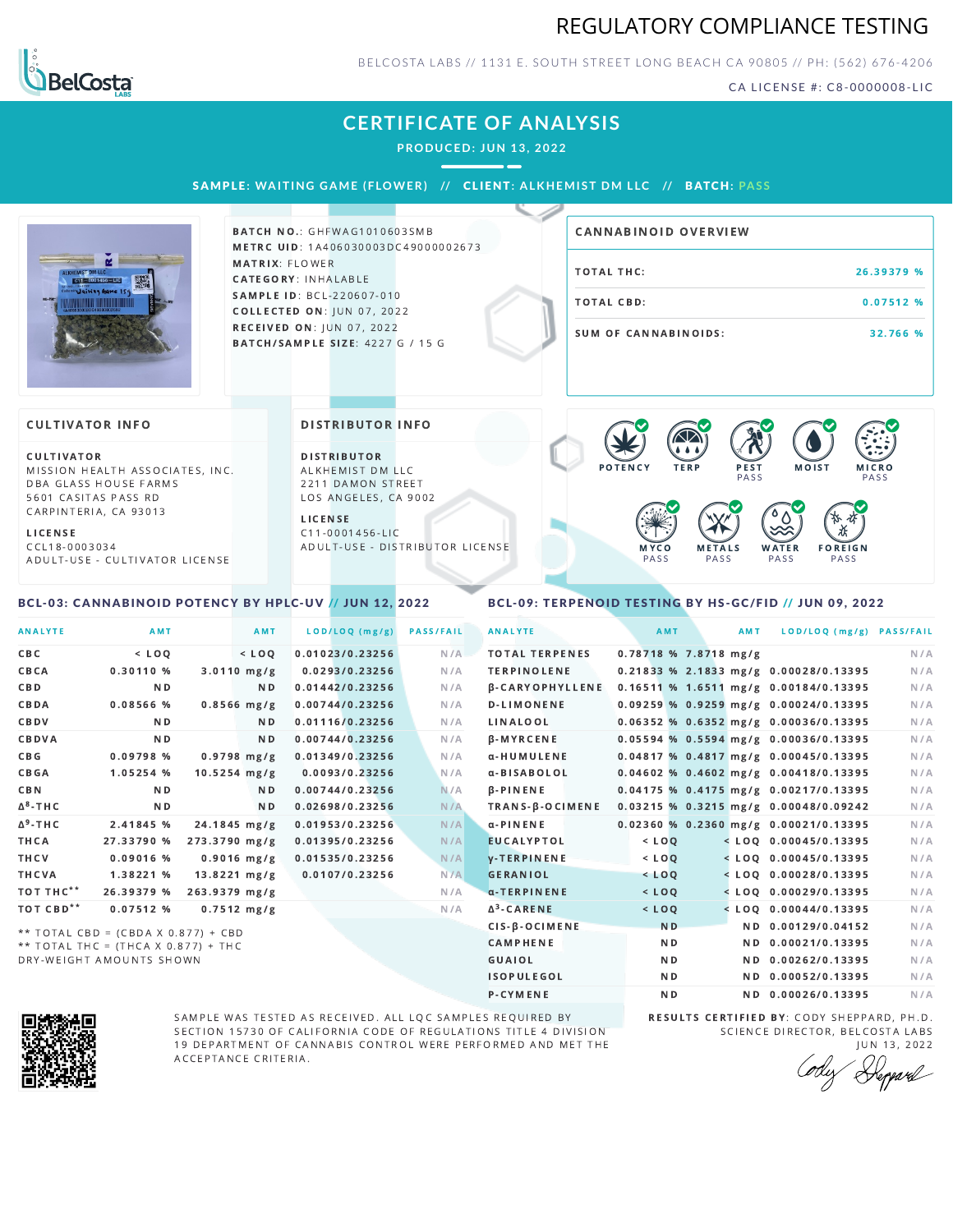# REGULATORY COMPLIANCE TESTING

#### <span id="page-1-0"></span>BCL-05: RESIDUAL PESTICIDE ANALYSIS BY LC-MS/MS ESI // JUN 09, 2022

| <b>ANALYTE</b>                  |               | LIMIT $AMT (\mu g/g)$ | LOD/LOQ (µg/g) PASS/FAIL |             | <b>ANALYTE</b>          | LIMIT AMT (µg/g) |     | LOD/LOQ (µg/g) PASS/FAIL |             |
|---------------------------------|---------------|-----------------------|--------------------------|-------------|-------------------------|------------------|-----|--------------------------|-------------|
| <b>ABAMECTIN</b>                | $0.1 \mu g/g$ | N D                   | 0.01153/0.04             | <b>PASS</b> | <b>METALAXYL</b>        | $2 \mu g/g$      | N D | 0.00503/0.02             | PASS        |
| <b>ACEPHATE</b>                 | $0.1 \mu g/g$ | ND.                   | 0.00368/0.02             | PASS        | <b>METHIOCARB</b>       | Any amt          | N D | 0.00503/0.02             | PASS        |
| ACEQUINOCYL                     | $0.1 \mu g/g$ | ND.                   | 0.00417/0.02             | PASS        | METHOMYL                | 1 $\mu$ g/g      | N D | 0.00494/0.02             | PASS        |
| <b>ACETAMIPRID</b>              | $0.1 \mu g/g$ | N D                   | 0.00464/0.02             | <b>PASS</b> | <b>MEVINPHOS</b>        | Any amt          | N D |                          | PASS        |
| <b>ALDICARB</b>                 | Any amt       | N D                   | 0.01109/0.04             | <b>PASS</b> | <b>MEVINPHOSI</b>       |                  | N D | 0.00163/0.0084           | N/A         |
| <b>AZOXYSTROBIN</b>             | $0.1 \mu g/g$ | ND.                   | 0.00639/0.02             | PASS        | <b>MEVINPHOS II</b>     |                  | N D | 0.00542/0.0316           | N/A         |
| <b>BIFENAZATE</b>               | $0.1 \mu g/g$ | N D                   | 0.00355/0.02             | PASS        | <b>MYCLOBUTANIL</b>     | $0.1 \mu g/g$    | N D | 0.00867/0.04             | PASS        |
| <b>BIFENTHRIN</b>               | $3 \mu g/g$   | N D                   | 0.00473/0.04             | <b>PASS</b> | <b>NALED</b>            | $0.1 \mu g/g$    | N D | 0.00328/0.02             | PASS        |
| <b>BOSCALID</b>                 | $0.1 \mu g/g$ | N D                   | 0.00494/0.02             | PASS        | OXAMYL                  | $0.5 \mu g/g$    | N D | 0.00455/0.02             | PASS        |
| CARBARYL                        | $0.5 \mu g/g$ | N D                   | 0.00295/0.02             | PASS        | PACLOBUTRAZOL           | Any amt          | N D | 0.00714/0.04             | <b>PASS</b> |
| CARBOFURAN                      | Any amt       | N D                   | 0.00613/0.02             | <b>PASS</b> | <b>PERMETHRIN</b>       | $0.5 \mu g/g$    | N D |                          | PASS        |
| CHLORANTRANIL-<br><b>IPROLE</b> | $10 \mu g/g$  | N D                   | 0.00697/0.04             | PASS        | PERMETHRIN CIS          |                  | N D | 0.00237/0.0082           | N/A         |
| <b>CLOFENTEZINE</b>             | $0.1 \mu g/g$ | N D                   | 0.0054/0.02              | <b>PASS</b> | PERMETHRIN TRANS        |                  | N D | 0.00245/0.0118           | N/A         |
| COUMAPHOS                       | Any amt       | N D                   | 0.00215/0.02             | <b>PASS</b> | <b>PHOSMET</b>          | $0.1 \mu g/g$    | N D | 0.0043/0.02              | PASS        |
| <b>CYFLUTHRIN</b>               | $2 \mu g/g$   | ND.                   | 0.05508/0.2              | <b>PASS</b> | PIPERONYLBUTO-<br>XIDE  | $3 \mu g/g$      | N D | 0.00247/0.02             | PASS        |
| <b>CYPERMETHRIN</b>             | 1 $\mu$ g/g   | N D                   | 0.00556/0.04             | <b>PASS</b> | <b>PRALLETHRIN</b>      | $0.1 \mu g/g$    | N D | 0.00392/0.02             | PASS        |
| <b>DAMINOZIDE</b>               | Any amt       | N D                   | 0.00227/0.04             | PASS        | <b>PROPICONAZOLE</b>    | $0.1 \mu g/g$    | N D | 0.0024/0.02              | PASS        |
| <b>DIAZINON</b>                 | $0.1 \mu g/g$ | N D                   | 0.00487/0.02             | <b>PASS</b> | <b>PROPOXUR</b>         | Any amt          | N D | 0.00374/0.02             | PASS        |
| <b>DIMETHOATE</b>               | Any amt       | ND.                   | 0.00354/0.02             | PASS        | <b>PYRETHRINS</b>       | $0.5 \mu g/g$    | N D |                          | PASS        |
| <b>DIMETHOMORPH</b>             | $2 \mu g/g$   | N D                   |                          | PASS        | PYRETHRINS PYRETHRIN I  |                  | N D | 0.00726/0.04             | N/A         |
| <b>DIMETHOMORPH I</b>           |               | N D                   | 0.00109/0.0078           | N/A         | PYRETHRINS PYRETHRIN II |                  |     | ND 0.00754/0.02284       | N/A         |
| <b>DIMETHOMORPH II</b>          |               | ND                    | 0.0015/0.0122            | N/A         | PYRIDABEN               | $0.1 \mu g/g$    | N D | 0.0034/0.02              | PASS        |
| <b>ETHOPROPHOS</b>              | Any amt       | ND.                   | 0.0041/0.02              | PASS        | <b>SPINETORAM</b>       | $0.1 \mu g/g$    | N D |                          | PASS        |
| <b>ETOFENPROX</b>               | Any amt       | N D                   | 0.00274/0.02             | <b>PASS</b> | <b>SPINETORAM J</b>     |                  | N D | 0.00329/0.016            | N/A         |
| <b>ETOXAZOLE</b>                | $0.1 \mu g/g$ | N D                   | 0.00385/0.02             | PASS        | <b>SPINETORAM L</b>     |                  | N D | 0.00157/0.016            | N/A         |
| <b>FENHEXAMID</b>               | $0.1 \mu g/g$ | N D                   | 0.01055/0.02             | <b>PASS</b> | <b>SPINOSAD</b>         | $0.1 \mu g/g$    | N D |                          | <b>PASS</b> |
| <b>FENOXYCARB</b>               | Any amt       | N D                   | 0.00175/0.02             | <b>PASS</b> | SPINOSAD A              |                  |     | ND 0.00205/0.01438       | N/A         |
| <b>FENPYROXIMATE</b>            | $0.1 \mu g/g$ | N D                   | 0.00481/0.02             | <b>PASS</b> | SPINOSAD D              |                  |     | ND 0.00104/0.00498       | N/A         |
| <b>FIPRONIL</b>                 | Any amt       | N D                   | 0.00478/0.02             | <b>PASS</b> | <b>SPIROMESIFEN</b>     | $0.1 \mu g/g$    | N D | 0.00944/0.04             | PASS        |
| <b>FLONICAMID</b>               | $0.1 \mu g/g$ | N D                   | 0.00398/0.02             | <b>PASS</b> | <b>SPIROTETRAMAT</b>    | $0.1 \mu g/g$    | N D | 0.00208/0.02             | PASS        |
| FLUDIOXONIL                     | $0.1 \mu g/g$ | N D                   | 0.01369/0.04             | <b>PASS</b> | <b>SPIROXAMINE</b>      | Any amt          | N D | 0.00344/0.02             | PASS        |
| <b>HEXYTHIAZOX</b>              | 0.1 µg/g      | N D                   | 0.00297/0.02             | <b>PASS</b> | <b>TEBUCONAZOLE</b>     | $0.1 \mu g/g$    | N D | 0.00816/0.04             | PASS        |
| IMAZALIL                        | Any amt       | N D                   | 0.0056/0.02              | PASS        | <b>THIACLOPRID</b>      | Any amt          | N D | 0.0039/0.02              | PASS        |
| <b>IMIDACLOPRID</b>             | $5 \mu g/g$   | N D                   | 0.00645/0.02             | PASS        | <b>THIAMETHOXAM</b>     | $5 \mu g/g$      | N D | 0.00358/0.02             | PASS        |
| <b>KRESOXIM-</b><br>METHYL      | $0.1 \mu g/g$ | N D                   | 0.00339/0.02             | PASS        | TRIFLOXYSTROB-<br>IN    | $0.1 \mu g/g$    | N D | 0.00421/0.02             | PASS        |
| MALATHION                       | 0.5 µg/g      | N D                   | 0.00472/0.02             | PASS        |                         |                  |     |                          |             |

#### BCL-13: PESTICIDE TESTING BY GC/MS // JUN 10, 2022

| <b>ANALYTE</b>         | <b>LIMIT</b>  | $AMT(\mu g/g)$ | LOD/LOQ (µg/g)  | <b>PASS/FAIL</b> |
|------------------------|---------------|----------------|-----------------|------------------|
| <b>CAPTAN</b>          | $0.7 \mu g/g$ | N D            | 0.03095/0.09372 | <b>PASS</b>      |
| CHLORDANE              | Any amt       | N D            |                 | <b>PASS</b>      |
| <b>CHLORDANE CIS</b>   |               | N D            | 0.01094/0.03318 | N / A            |
| <b>CHLORDANE TRANS</b> |               | N D            | 0.01047/0.03165 | N / A            |

| <b>ANALYTE</b>          | <b>LIMIT</b> | AMT (µg/g) | LOD/LOQ (µg/g)  | <b>PASS/FAIL</b> |
|-------------------------|--------------|------------|-----------------|------------------|
| <b>CHLORPYRIFOS</b>     | Any amt      | N D        | 0.011/0.03342   | <b>PASS</b>      |
| <b>DICHLORVOS</b>       | Any amt      | N D        | 0.01159/0.03512 | <b>PASS</b>      |
| <b>METHYL PARATHION</b> | Any amt      | N D        | 0.0133/0.0403   | <b>PASS</b>      |